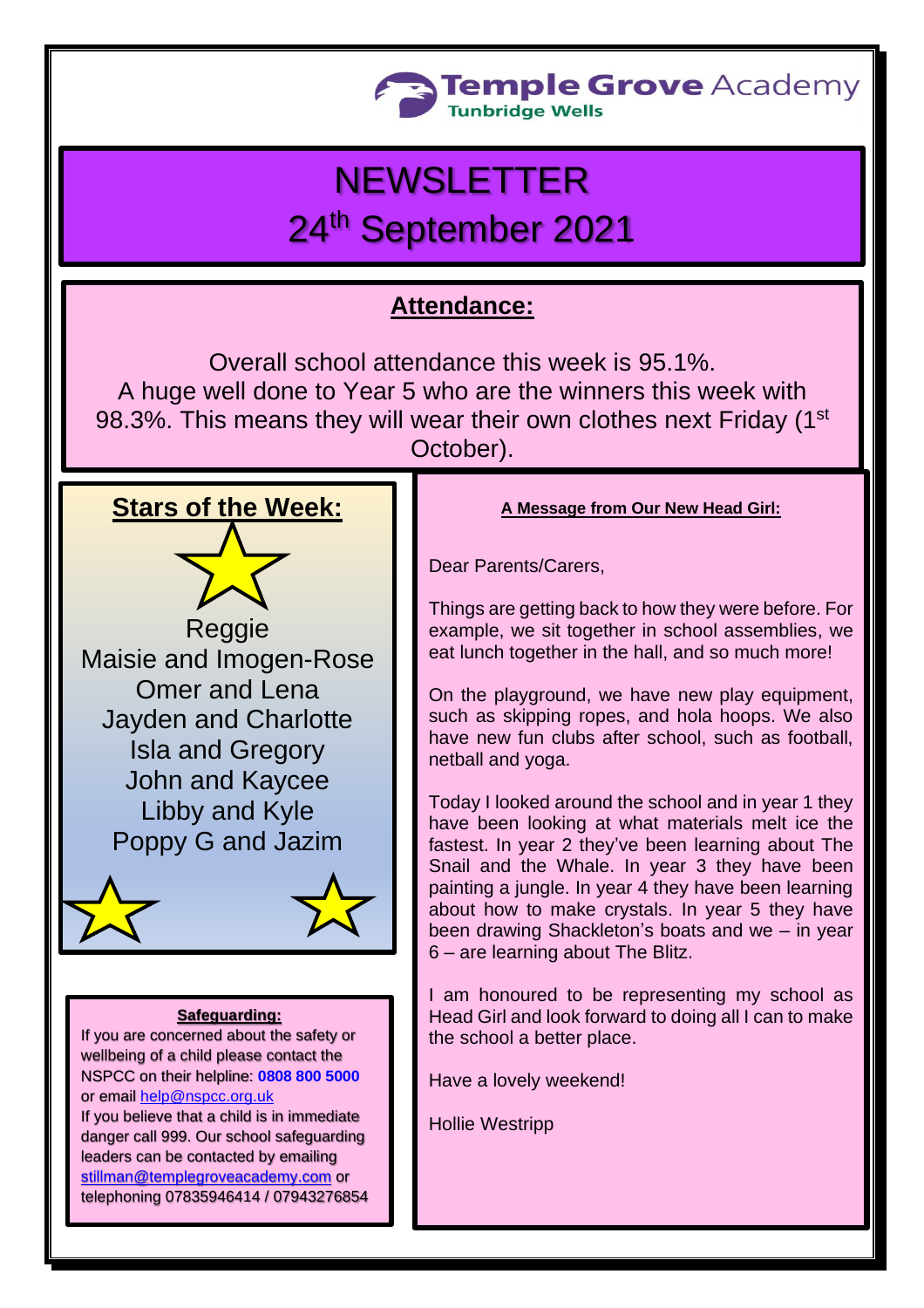

#### Drop in for parents and carers of children/young people with Autistic Spectrum Condition



(Your child/young person does not need to have a diagnosis)

These sessions will enable you to

- meet professionals who may be able to support you and your child. These may include a Specialist Teacher, a representative from the Kent Autistic Trust, a representative from IASK (Information, Advice and Support Kent), Early Help, Space 2 Be Me and other local organisations;
- ask questions and learn more about the support and information you can access through a range of services and recommended reading;
- consider your next steps;
- refreshments will be available.

| <b>Town sessions</b>                                       | <b>Rural sessions</b>                            |
|------------------------------------------------------------|--------------------------------------------------|
| Held at Sunrise Children's Centre, London Road,            | Held at Sunshine Room, Cranbrook Primary School, |
| Southborough TN4 0RJ (please wear face covering in centre) | Carriers Road, Cranbrook TN17 3JZ                |
| Tuesday 21 September 2021 - 1.00pm to 3.00pm               | Monday 15 November 2021 - 1.00pm to 3.00pm       |
| Tuesday 11 January 2022 - 1.00pm to 3.00pm                 | Monday 21 March 2022 - 1.00pm to 3.00pm          |
| Tuesday 3 May 2022 $-$ 1.00pm to 3.00pm                    | Monday 27 June 2022 – 1.00pm to 3.00pm           |

Please call Julie Goodfellow 01892 502466 or email Julie.goodfellow@stlsoutreach.org.uk if you have any queries



### **Forest School:**

**Next week:** Tuesday 28<sup>th</sup> September - Reception Class Wednesday 29th September - Year 5 Class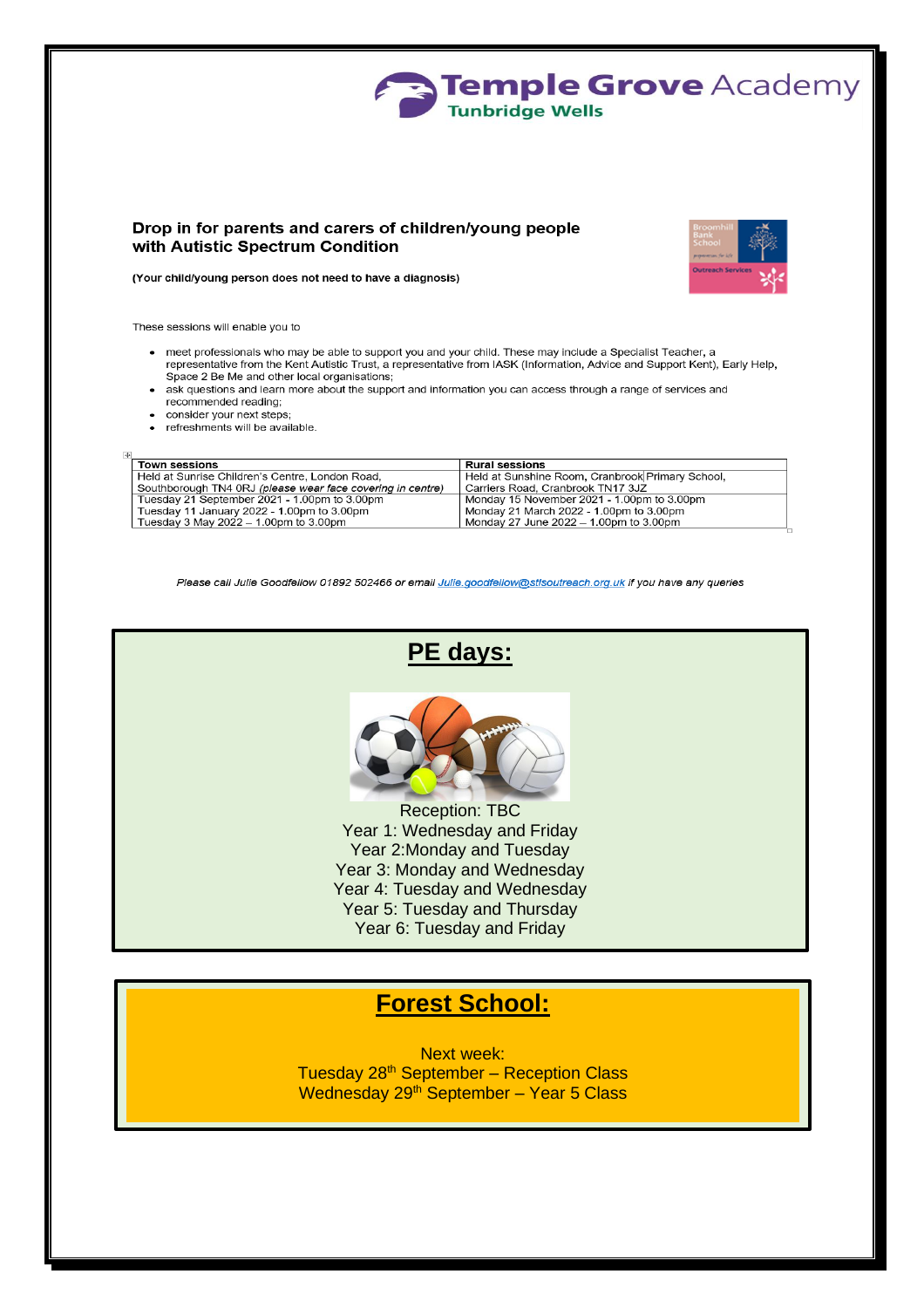![](_page_2_Picture_0.jpeg)

## **Meet Our New Team of Prefects**

![](_page_2_Picture_2.jpeg)

 **(Head Girl and Head Boy)**

![](_page_2_Picture_4.jpeg)

 **Hollie and Henley**  Riley and Summer (Year 6 Prefects)

![](_page_2_Picture_6.jpeg)

**Charlie and Filzah (Year 5 Prefects) Danielle and John (Year 4 Prefects)**

![](_page_2_Picture_8.jpeg)